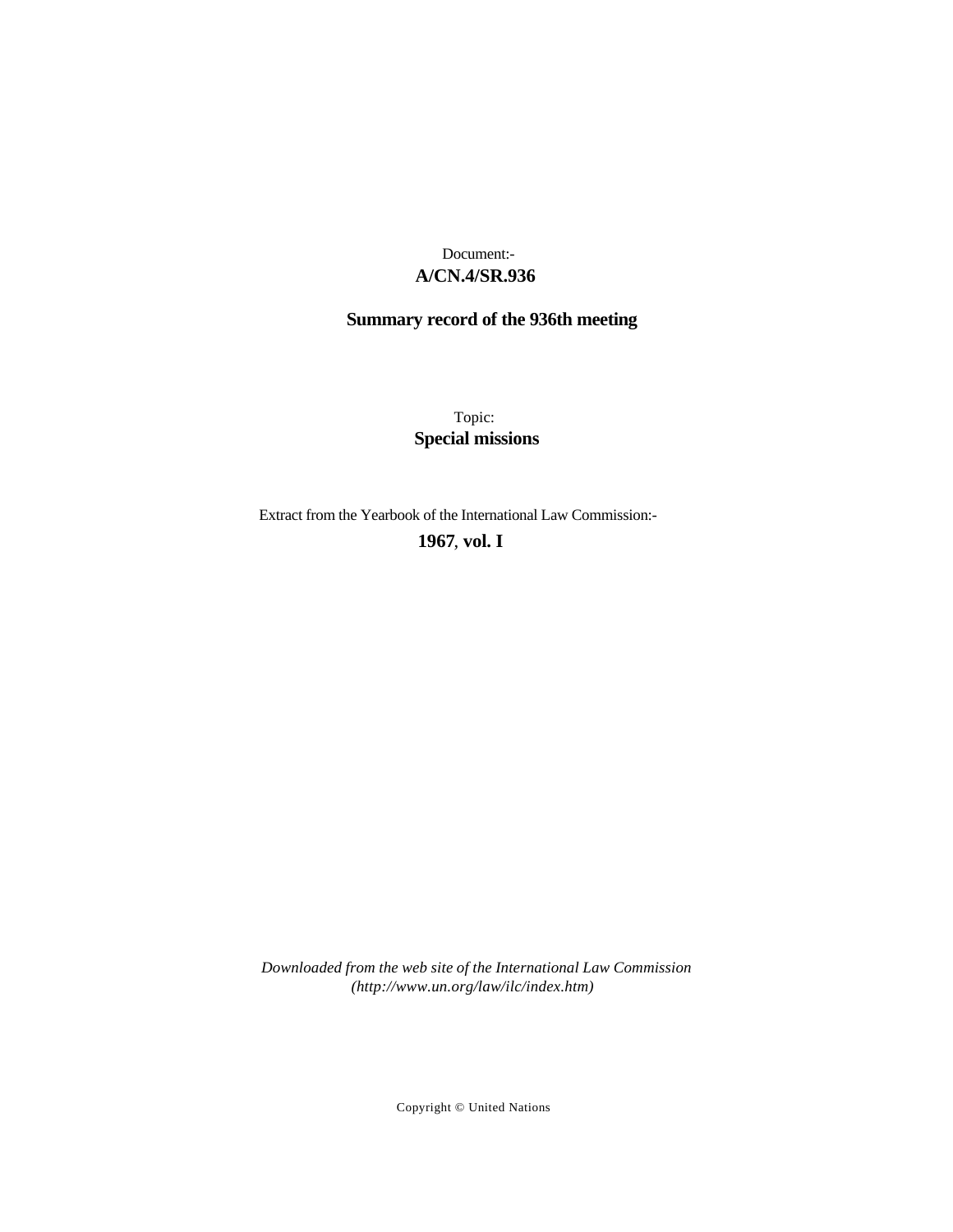ARTICLE 24 (Personal inviolability) [29]<sup>12</sup>

56. The CHAIRMAN said that no changes were proposed in the text of article 24 which the Commission had already approved in principle.

*Article 24 was adopted unanimously.*

ARTICLE 25 (Inviolability of the private accommodation) [30]<sup>13</sup>

57. The CHAIRMAN invited the Commission to consider article 25. During the previous discussion he had suggested that in the English text of paragraph 2 the words "subject to the proviso in article 26, paragraph 4", should be replaced by "except as provided in article 26, paragraph 4", to bring the wording into line with the corresponding provision of the 1961 Vienna Convention.

*Article 25, as thus amended, was adopted unanimously.*

58. Mr. KEARNEY pointed out that the provisions of article 25 were governed by those of article 19, which dealt with the inviolability of the premises of the special mission, and which the Commission had not yet finally adopted. When the Commission came to vote on article 19, he intended to propose<sup>14</sup> that the text be amended so as to bring it into line with that of the corresponding provision of the 1963 Vienna Convention on Consular Relations. If the Commission amended article 19 in that manner, the operation of article 25 would be affected.

59. The CHAIRMAN said he had taken note of that remark, which did not affect the actual wording of article 25.

The meeting rose at 5.30 p.m.

13 For earlier discussion, see 931st meeting, paras. 59-63.

14 See 936th meeting, para. 12.

#### **936th MEETING**

*Monday, 10 July 1967, at 3.15 p.m.*

#### *Chairman:* Sir Humprey WALDOCK

Present: Mr. Ago, Mr. Bartoš, Mr. Castañeda, Mr. Castrén, Mr. Eustathiades, Mr. Ignacio-Pinto, Mr. Jiménez de Aréchaga, Mr. Kearney, Mr. Nagendra Singh, Mr. Reuter, Mr. Tabibi, Mr. Tammes, Mr. Ushakov, Mr. Ustor, Mr. Yasseen.

#### **Special Missions**

(A/CN.4/193 and Addenda; A/CN.4/194 and Addenda)

*(continued)*

#### [Item 1 of the agenda]

DRAFT ARTICLES PROPOSED BY THE DRAFTING COMMITTEE *(continued)*

1. The CHAIRMAN invited the Commission to undertake a final examination of articles 12 to 14, 17 to 19, and 26 to 31 proposed by the Drafting Committee.

ARTICLE 12 (End of the functions of a special mission)  $[20]$ <sup>1</sup>

2. The CHAIRMAN put article 12 to the vote. *Article 12 was adopted unanimously.*

ARTICLE 13 (Seat of the special mission)  $[17]<sup>2</sup>$ 

3. The CHAIRMAN said that the word "upon" should be deleted from the English text of paragraph 1 of article 13.

4. Mr. EUSTATHIADES said it was his understanding that the Commission had decided to replace the word *"localite"* in paragraph 2 of the French text by the word *"ville".*

5. Mr. USHAKOV explained that the Drafting Committee had preferred to keep the word *"localite",* which was used in article 12 of the Vienna Convention on Diplomatic Relations.

6. The CHAIRMAN put to the vote article 13, without amendment, except for the deletion of the word " upon" in the English text of paragraph 1.

*Article 13 was adopted unanimously.*

ARTICLE 14 (Nationality of the members of the special mission)  $[10]$ <sup>3</sup>

7. The CHAIRMAN drew attention to the fact that the opening word in paragraph 2 should read: "Nationals".

*Article 14 was adopted by 14 votes to none, with 1 abstention.*

8. Mr. EUSTATHIADES said that he had abstained because of the retention of the words "which may be withdrawn at anytime" in paragraph 2. He had explained his views on that point at the 907th meeting.<sup>4</sup>

ARTICLE 17 (General facilities) [22]<sup>5</sup>

9. The CHAIRMAN put article 17 to the vote. *Article 17 was adopted unanimously.*

ARTICLE 18 (Accommodation of the special mission and its members)  $[23]^{6}$ 

10. The CHAIRMAN said that when the Commission had approved article 18 in principle, it had been decided that the words "in obtaining the necessary premises and suitable accommodation" in the English text should be amended to read: "in procuring the necessary premises and obtaining suitable accommodation".

*Article 18, with that amendment to the English text, was adopted unanimously.*

3 For earlier discussion, see 931st meeting, paras. 78-84.

6 For earlier discussion, see 930th meeting, paras. 113-115.

<sup>1</sup> For earlier discussion, see 931st meeting, paras. 64-67.

<sup>2</sup> For earlier discussion, see 931st meeting, paras. 68-77.

<sup>4</sup> Para. 67.

<sup>6</sup> For earlier discussion, see 930th meeting, paras. 116-121.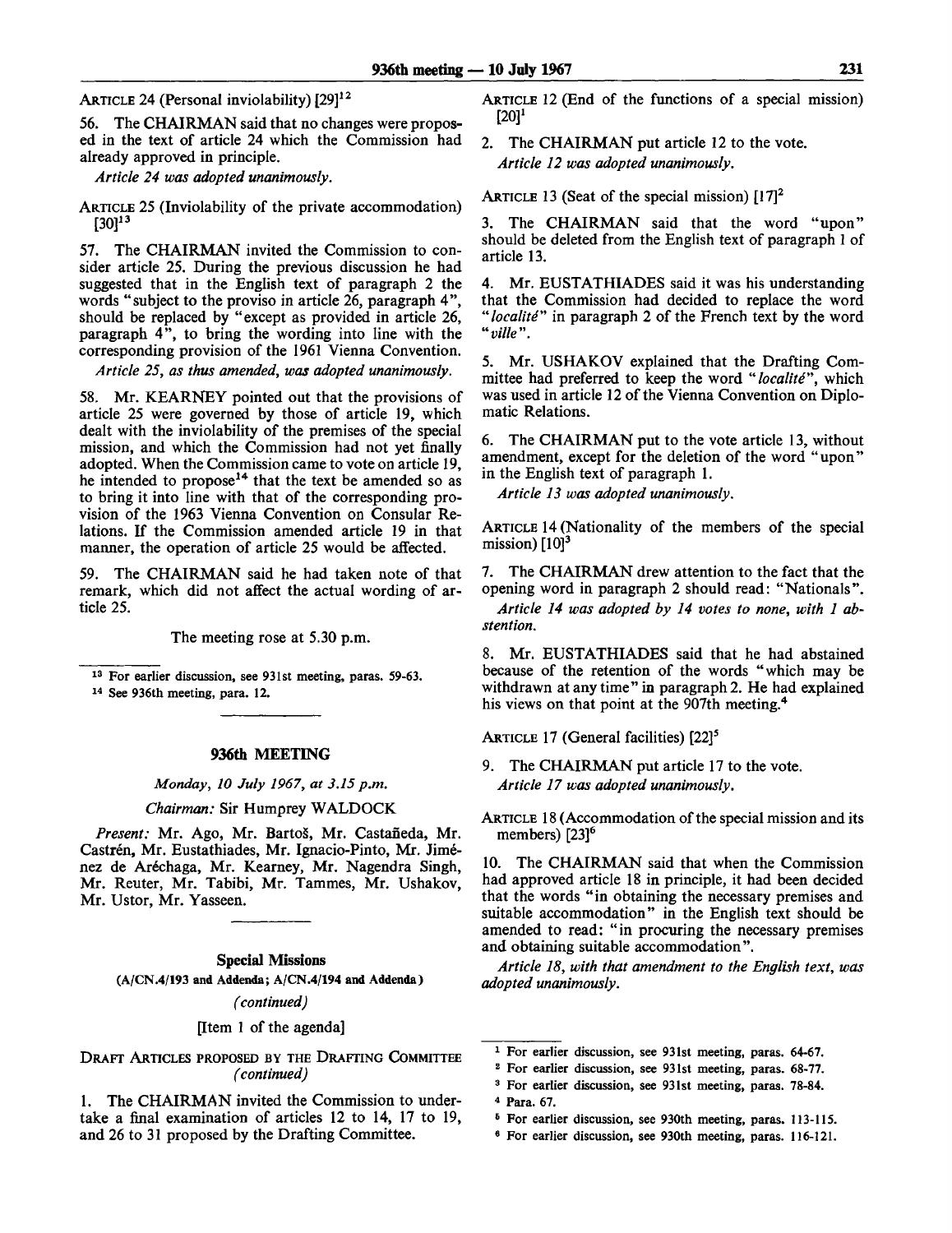ARTICLE 19 (Inviolability of the premises)  $[25]$ <sup>7</sup>

11. The CHAIRMAN recalled that, during the earlier discussion of article 19, some members had favoured the insertion of a provision which would cover emergency situations by creating a presumption of consent to enter the premises of the special mission in such situations.

12. Mr. KEARNEY proposed that the following sentence should be added at the end of paragraph 1: " Such consent may be assumed in case of fire or other disaster requiring prompt protective action."

13. The 1963 Vienna Conference had inserted a similar phrase in the corresponding provision of the Convention on Consular Relations<sup>8</sup> in order to fill a gap which had been left in the 1961 Vienna Convention on Diplomatic Relations. As a result of that gap, the situation regarding remedial action in the event of an emergency was not clear so far as permanent diplomatic missions were concerned. It would be a retrograde step not to incorporate in the present article 19 the improvement introduced in 1963.

14. Mr. EUSTATHIADES supported Mr. Kearney's proposal. If it were rejected, he would request that the idea it expressed should be mentioned in the commentary.

15. Mr. USHAKOV said that, as article 19 was based on article 22 of the Vienna Convention on Diplomatic Relations, in which there was no reference to assumed consent, the inclusion of such a provision in article 19 would be contrary to the purpose of the article.

16. Mr. AGO, Acting Chairman of the Drafting Committee, said that the point had been considered in the Drafting Committee. It had been because of the analogy with permanent diplomatic missions that the Drafting Committee had not proposed the inclusion of that provision in article 19 and had preferred to re-submit the question to the Commission. Most of the members of the Drafting Committee had been of the opinion that, in practice, consent was in fact assumed in cases *of force majeure.* An express provision to that effect was therefore unnecessary and might indeed be rather dangerous.

17. The CHAIRMAN put to the vote Mr. Kearney's proposal for the insertion of the following sentence in paragraph 1 : "Such consent may be assumed in case of fire or other disaster requiring prompt protective action".

*The proposal was adopted by 6 votes to 5, with 4 abstentions.*

18. Mr. TABIBI expressed regret that the Commission should have adopted by so narrow a majority a provision which might lend itself to abuse. He proposed that a passage should be inserted in the commentary explaining that there had been a division of opinion in the Commission regarding the insertion of that additional sentence in paragraph 1.

19. Mr. AGO said that, although he had no objection to that suggestion, it was desirable for the commentary not to give the impression that there had been a serious division of opinion in the Commission on the point. In point of fact, some members would simply have liked to include such a provision in the article, whereas others had been of the opinion that the idea it expressed was self-evident. He himself had abstained in the vote because he regarded both solutions as equally satisfactory.

20. Mr. BARTOS, Special Rapporteur, said that many members of the Commission had raised the question, both at the current session and at previous sessions, and had based their views on arguments of substance which showed that the question was not a purely technical one. An objective explanation of how the Commission had reached its decision might be given in the commentary in such a way as to avoid suggesting that it was a controversial matter.

21. The CHAIRMAN invited the Commission to vote on article 19 as a whole, as amended by Mr. Kearney.

*Article 19 as a whole, as amended, was adopted by 11 votes to 3, with 1 abstention.*

ARTICLE 26 (Immunity from jurisdiction) [31]<sup>9</sup>

22. The CHAIRMAN said that, in paragraph 1 of the English text of article 26, the word "on" in the expression "the representatives of the sending State on the special mission" should be replaced by "in"; the same change would also be made in article 27 and wherever else that expression appeared.

*Article 26 was adopted unanimously}<sup>0</sup>*

ARTICLE 27 (Waiver of immunity)  $[41]^{11}$ 

23. The CHAIRMAN recalled that the Commission's approval of article 27 in principle at the 933rd meeting had been limited to the first four paragraphs. It had been decided that the subject-matter of paragraph 5 should be transferred to a separate article (article 27 *bis),* the text of which would be modelled on that of Resolution II of the 1961 Vienna Conference.

*Article 27, as amended, was adopted unanimously}<sup>2</sup>*

ARTICLE 27 *bis* (Settlement of civil claims) (New article) [42]

24. Mr. AGO, Acting Chairman of the Drafting Committee, said that the Drafting Committee proposed that article 27 *bis* should read:

#### *"Settlement of civil claims"*

"The sending State shall waive the immunity of one of the members of the special mission in respect of civil claims of persons in the receiving State when this can be done without impeding the performance of the functions of the special mission, and when immunity is not waived, the sending State shall use its best endeavours to bring about a just settlement of the claims".

25. The article had been provisionally numbered *27 bis* but its final place in the draft would be decided when the

<sup>7</sup> For earlier discussion, see 931st meeting, paras. 2-6.

<sup>8</sup> United Nations Conference on Consular Relations, *Officia Records,* vol. II, p. 180, article 31, para. 2.

<sup>9</sup> For earlier discussion, see 933rd meeting, paras. 2-13.

<sup>10</sup> See 938th meeting, paras. 66 and 69.

<sup>11</sup> For earlier discussion, see 933rd meeting, paras. 14-56.

<sup>&</sup>lt;sup>12</sup> For amendment to the text of article 27, see below, paras. 49 and 51.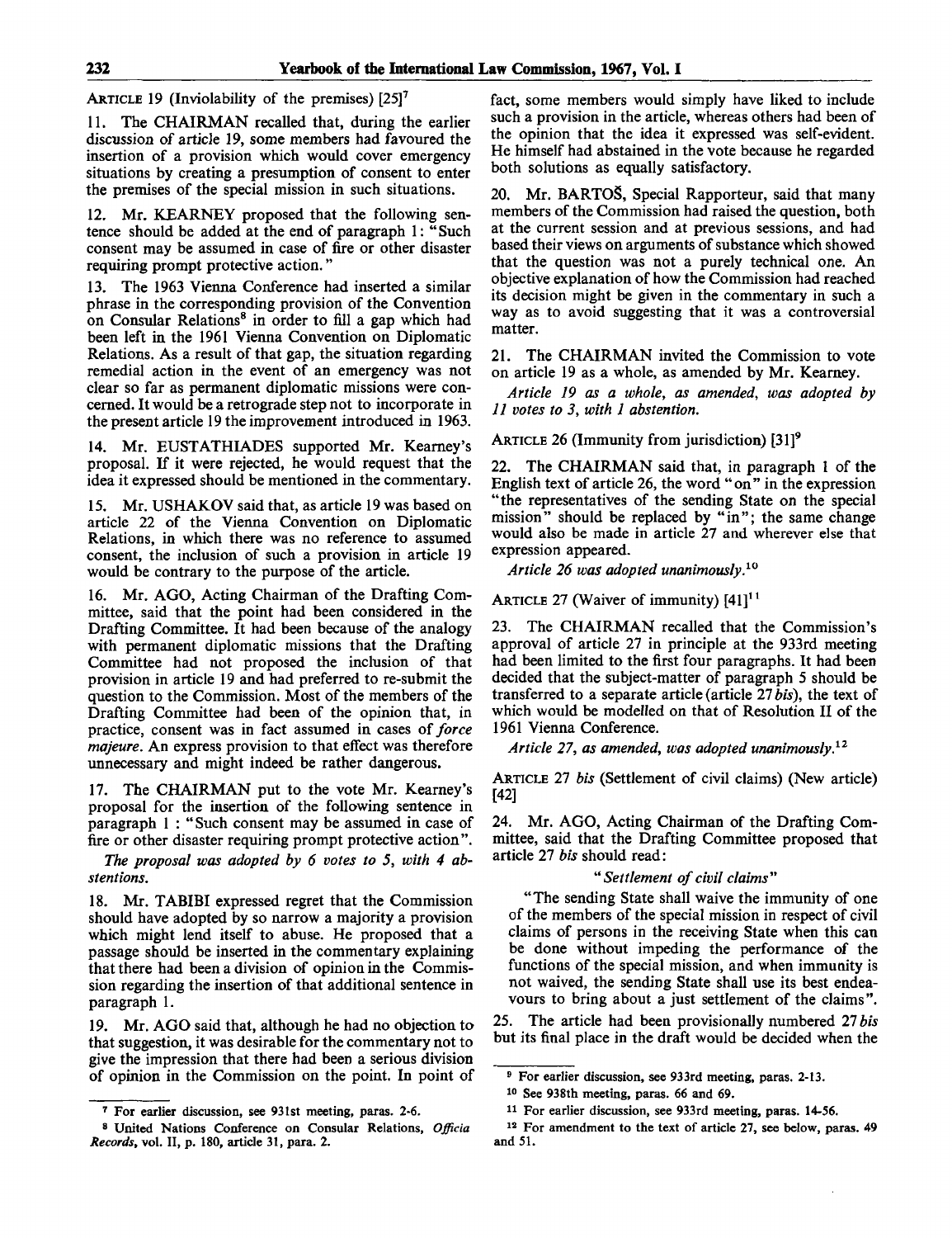Commission had adopted all the articles dealing with the immunities of all the members of the special mission; the obligation laid down in article 27 *bis* related not only to the immunity dealt with in article 27, which was concerned with representatives of the sending State in the special mission and the members of its diplomatic staff, but to all the immunities enjoyed by the special mission.

26. Mr. BARTOS, Special Rapporteur, said that he took the contrary view: the waiver of civil immunity could refer only to the immunity of representatives of the sending State and of the members of the diplomatic staff. The immunity of members of the special mission belonging to other categories was restricted to acts performed in the course of their duties and could not be affected by the new provision in article 27 *bis.*

27. Mr. REUTER said that the word *"obtenir"* in the French text of the article did not correspond exactly to the English words "bring about". It might be better to say "aboutir à un règlement équitable du litige".

28. Mr. AGO pointed out that article 27 *bis* reproduced almost word for word the terms of Resolution II of the Vienna Conference.<sup>13</sup> The question was therefore whether the Commission wished to depart from a translation which had already been adopted officially.

29. Mr. BARTOS, Special Rapporteur, supported Mr. Reuter's suggestion. The article was based on a resolution of the Conference, not on an article of the Convention, and the Commission therefore had greater liberty to change the wording.

30. Mr. CASTRÉN said that the expression " of persons in the receiving State" was not very clear. Did it refer to persons residing in the receiving State, to persons domiciled there permanently, or to persons who were nationals of that State ?

31. Mr. AGO urged the Commission not to clarify the meaning of the expression more precisely, in order to prevent any possibility of discrimination.

32. The CHAIRMAN explained that the Drafting Committee's intention had been that the text of the article should be applicable to any person bringing a claim in the receiving State.

33. Mr. USTOR said that, in his view, the text of article *27 bis* would cover civil claims made in the receiving State by persons living outside that State.

34. Mr. REUTER said that the words " of persons " seemed to him to be superfluous, as civil claims could be brought only by natural or legal persons.

35. Mr. CASTREN proposed that the words should be deleted.

36. Mr. AGO said that he had no objection to their being deleted. He proposed that in the French text the words *"appliquera tous ses efforts* a" should be replaced by the words "s'efforcera d'".

37. Mr. BARTOS, Special Rapporteur, said that there was some danger that article 27 *bis* might open the door to abuses, since it did not state clearly that the obligation to waive immunity related only to civil claims brought in connexion with events that had taken place in the territory of the receiving State.

38. Mr. JIMENEZ de ARfiCHAGA said he did not think that there was any possibility of abuse, because the sending State always had the option of not waiving the immunity.

39. The CHAIRMAN said that the receiving State would be very unlikely to exert any pressure for the waiver of immunity in respect of a claim which had not arisen in its territory.

40. Mr. EUSTATHIADES suggested that article 27 *bis* should be entitled "Waiver of immunity in civil proceedings and the just settlement of claims". Such a title would form a logical continuation of the title of article 27 (Waiver cf immunity).

41. Mr. CASTRÉN said that the new title proposed by Mr. Eustathiades was more accurate than the existing one, but was too long.

42. Mr. AGO said that he had already thought of inserting the word "just" before the word "settlement" as proposed by Mr. Eustathiades, but there was no need to do so in cases where immunity was waived and which became subject to normal proceedings.

43. Mr. USHAKOV said that there seemed to be no point in repeating the title of article 27 in article 27 *bis.*

44. Mr. YASSEEN said that, although he did not object to the substance of the article, he thought it would be better for its provisions to take the form of a recommendation by the conference rather than that of an article of the convention.

45. The CHAIRMAN recalled that the question had been discussed at the 933rd meeting and that the majority had favoured an article on the subject of the settlement of civil claims. If the Commission were now to decide against the inclusion of such an article, that decision would not rule out the possibility of a recommendation.

46. Mr. REUTER said that, in addition to supplementing paragraph *2(d)* of article 26 (Immunity from jurisdiction), article 27 *bis* created what might be described as an obligation of honour, for it would be out of the question for the special mission to leave the territory of the receiving State without having first discharged all its responsibilities towards that State.

47. The CHAIRMAN put to the vote article 27 *bis* subject to the deletion of the words "of persons" and to the drafting changes to be made in the French text.

*Article 27* bis *was adopted by 12 votes to none, with 4 abstentions.<sup>1</sup> \**

<sup>&</sup>lt;sup>13</sup> See United Nations Conference on Diplomatic Intercourse and Immunities, *Official Records,* vol. II, p. 90.

<sup>14</sup> For amendment to the text of article 27 *bis,* see below, paras. 50 and 52.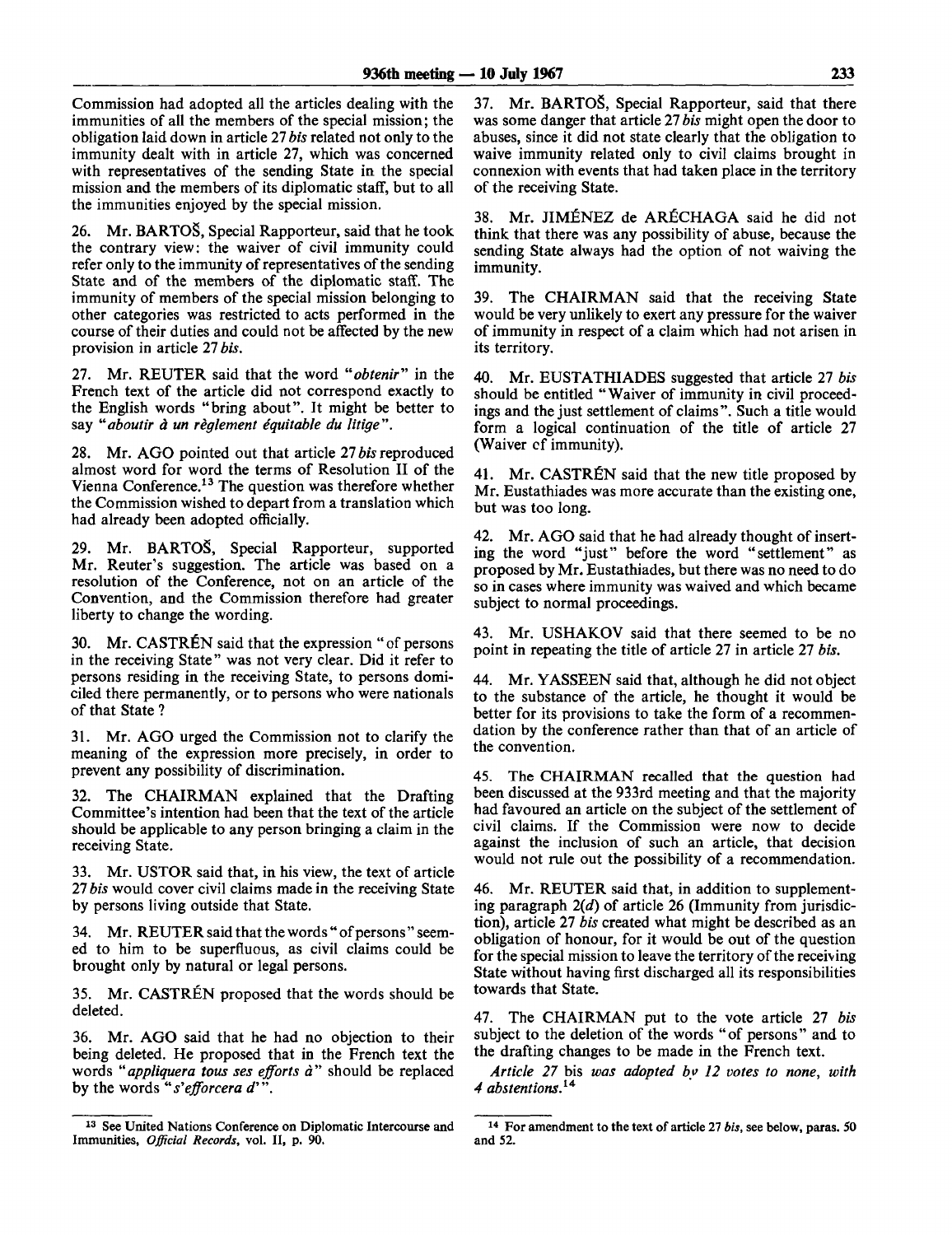## *Amendment to articles 27 and 27* bis

48. The CHAIRMAN said that the Special Rapporteur had drawn his attention to the fact that articles 27 and 27 *bis* referred only to representatives of the sending State on the special mission and to the members of the diplomatic staff of the mission. It had been suggested that the gap should be filled by the addition of another article, but that seemed a rather clumsy solution.

49. Mr. AGO, Acting Chairman of the Drafting Committee, explained that paragraph 1 of article 27 as now worded did not relate to the administrative and technical staff, the service staff, the private staff or the members of the family, whereas the corresponding provision in article 32, paragraph 1, of the Vienna Convention on Diplomatic Relations, by referring to "persons enjoying immunity under article 37,", included persons in all those categories. The same arrangement might therefore be adopted in article 27, in which case the French text of paragraph 1 would read "*L'Etat d'envoi peut renoncer à Vimmunite de juridiction de ses representants dans la mission speciale, des membres du personnel diplomatique* de celle-ci et des autres personnes qui bénéficient de l'im*munite en vertu des articles 32 a 35".*

50. It would also be necessary to make a slight change in article 27 *bis* so as to include the members of the family. The French text of that article might read "L'Etat d'envoi *renoncera a Vimmunite de Vune des personnes mentionnees auparagraphe 1 de Varticle 27...".* The whole question of waiver of immunity would then be dealt with in those two articles only and there would be no need to revert to the matter.

51. The CHAIRMAN said that the English text of paragraph 1 of article 27 would now read as follows:

"The sending State may waive the immunity from jurisdiction of its representatives in the special mission, of the members of its diplomatic staff and of the persons enjoying immunity under articles 32 to 35."

*The amendment was adopted unanimously.*

52. The CHAIRMAN said that with the amendment proposed by Mr. Ago, the English text of the opening phrase of article 27*bis* would now read : "The sending State shall waive the immunity of any of the persons mentioned in paragraph 1 of article 27 in respect of civil claims in the receiving State...".

*The amendment was adopted unanimously.*

- ARTICLE 28 (Exemption from social security legislation)  $[32]^{15}$
- 53. The CHAIRMAN put article 28 to the vote. *Article 28 was adopted unanimously.*

ARTICLE 29 (Exemption from dues and taxes) [33]<sup>16</sup>

54. The CHAIRMAN recalled that, at the 933rd meeting, the Commission had chosen the second of the two alternative texts prepared by the Drafting Committee.

55. Mr. USTOR noted the reference in paragraph *(c)* to "the provisions of paragraphs 2 and 3 of article 38". In fact, the final text of article  $38<sup>17</sup>$  had only two paragraphs. Article 29 corresponded to article 34 of the Vienna Convention on Diplomatic Relations, paragraph (c) of which referred to paragraph 4 of article 39 of that Convention. The latter paragraph corresponded to paragraphs 1 and 2 of article 38 of the draft on special missions and he therefore suggested that paragraph *(c)* should simply refer to "the provisions of article 38".

56. Mr. BARTOS, Special Rapporteur, said it was debatable whether it was preferable to include a proviso referring to article 38 as a whole or one referring only to paragraph 2 of that article, which was the one particularly concerned. But if the Commission wished the immunity to be wider in scope, it would be better to use the formula "subject to the provisions of article 38" in article 29, paragraph *(c).*

57. The CHAIRMAN put to the vote the second alternative text for article 29, with the amendment proposed by Mr. Ustor to paragraph *(c).*

*Article 29, as amended, was adopted unanimously.*

ARTICLE 30 (Exemption from personal services and contributions) [34]<sup>18</sup>

58. The CHAIRMAN put article 30 to the vote. *Article 30 was adopted unanimously.<sup>19</sup>*

ARTICLE 31 (Exemption from customs duties and inspection)  $[35]^{20}$ 

59. The CHAIRMAN said that the Drafting Committee recommended no change in article 31 in view of the modification it was proposing in article 32 in order to cover the situation of administrative and technical staff.<sup>21</sup>

60. Mr. AGO, Acting Chairman of the Drafting Committee, referring to paragraph 1 *(b),* said that some members of the Commission had thought it necessary to reproduce the text of article 36 of the Vienna Convention on Diplomatic Relations and to add at the end of the sub-paragraph the words "including articles intended for their establishment". Other members had held that those additional words were unnecessary in the case of special missions, which were usually of short duration. The Drafting Committee had finally decided that it was in fact unnecessary to include those words in article 31, which related to the representatives of the sending State and the members of the diplomatic staff of the special mission. On the other hand, at the end of article 32, which related to the administrative and technical staff, the Drafting Committee had added a sentence making it clear that such staff enjoyed the privileges mentioned in paragraph 1 of article 31 "in respect of articles imported at the time of their first entry into the receiving State".

<sup>15</sup> For earlier discussion, see 933rd meeting, paras. 57-62.

<sup>16</sup> For earlier discussion, see 933rd meeting, paras. 63-74.

<sup>17</sup> See 934th meeting, para. 51.

<sup>18</sup> For earlier discussion, see 933rd meeting, paras. 75-77.

<sup>19</sup> See 938th meeting, para. 66.

<sup>20</sup> For earlier discussion, see 933rd meeting, paras. 78-82.

<sup>21</sup> See 934th meeting, paras. 20-27, and 937th meeting, paras. 1 and 2.